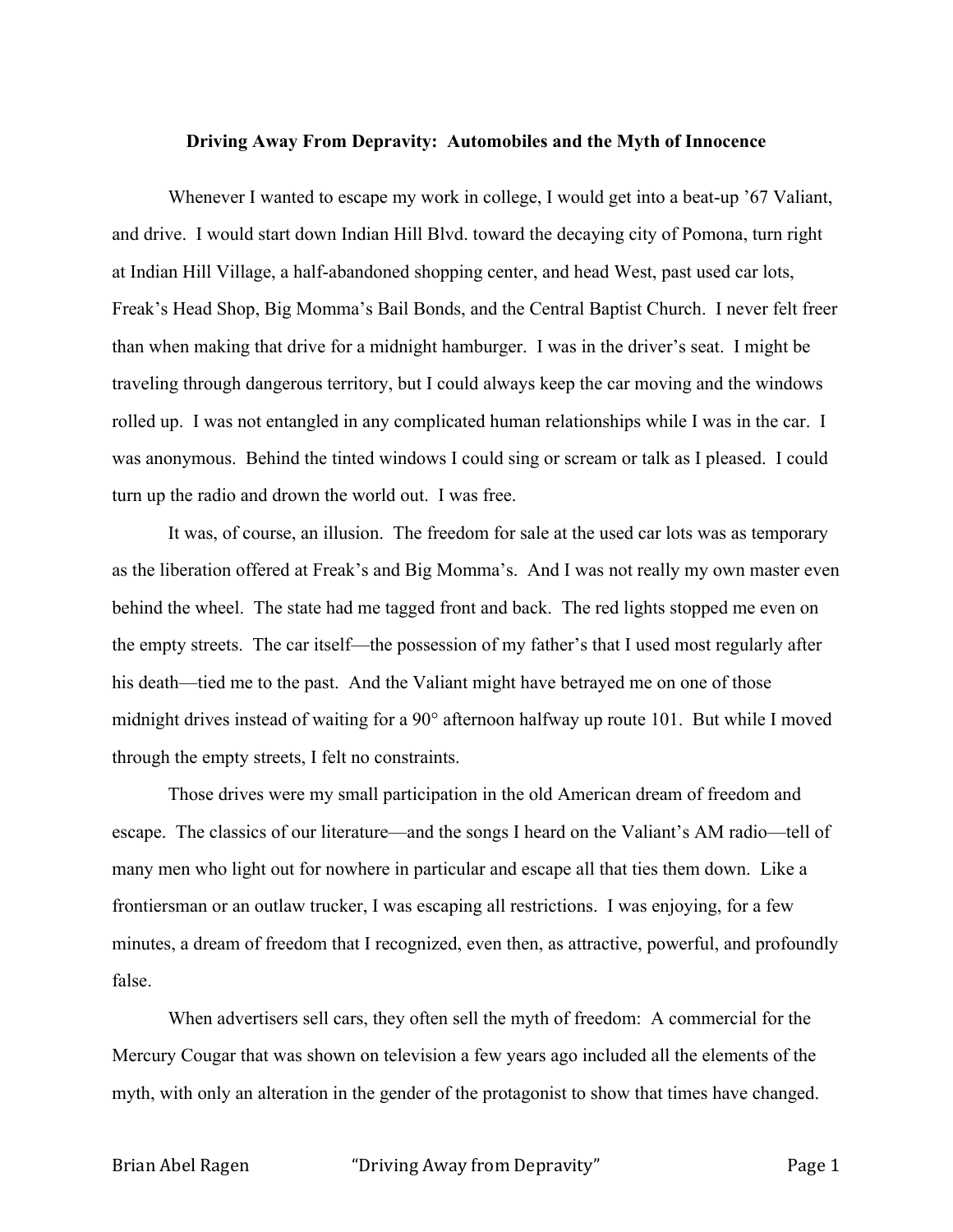A woman in a business suit appears at her boss's desk and drops a pile of papers. Then she leaves her press card or security pass on the desk and leaves. A Tina Turner sound-alike begins singing "Proud Mary"—"Left a good job in the city, working for the Man every night and day, but I never lost minute of sleeping worrying about the way things might have been." The woman gets in her Cougar, and drives out of town. Shots of the car moving through the streets and out onto the highways are intercut with shots of the woman at the wheel, undoing her dressfor-success tie. She arrives at the beach—and the afternoon sun shows that she, like all pioneers, has been heading west. Freed from her yuppie jacket, she assumes a pose of liberation, and then enters a cabin, sits at a typewriter, and taps out, "Chapter One." The car becomes, not a mode of transportation, but the embodiment of the rejection of the past and chance for a fresh start. (We can only hope she paid cash for the Cougar: the payment book most of us associate with our cars doesn't fit this vision.)

Popular songs, perhaps more insistently than any other element in popular culture, have celebrated the automobile and driving—NPR's *Car Talk* finds a new one every week. A good example is Bruce Springsteen, whose songs I listened to during those drives in my '67 Valiant. In "Thunder Road" he even makes movement a substitute for salvation in a religious sense: "All the redemption I can offer, girl,/Is beneath this dirty hood." This connection between redemption and driving fast may seem strange, but it is unusual. Flannery O'Connor's Hazel Motes shows even more faith in his car as a savior when he says that "Nobody with a good car needs to be justified."  $\frac{1}{1}$  The 80's punk group Gang of Four turned that declaration into a song: "A man with a car needs no justification/Fate is in my hands and in the transmission."

It is interesting to compare the associations that have grown up around the automobile with those that have grown up around the train in popular culture. Trains are much more often linked, not just to helplessness and hopelessness, but to guilt, than cars are. If the automobile is associated with freedom, with being in control of your destiny, with being free of your past sins, trains are associated with being helpless or fated, with destinies that cannot be changed, with bearing the burden of your sins. The train's whistle is a lonesome one—and the train may not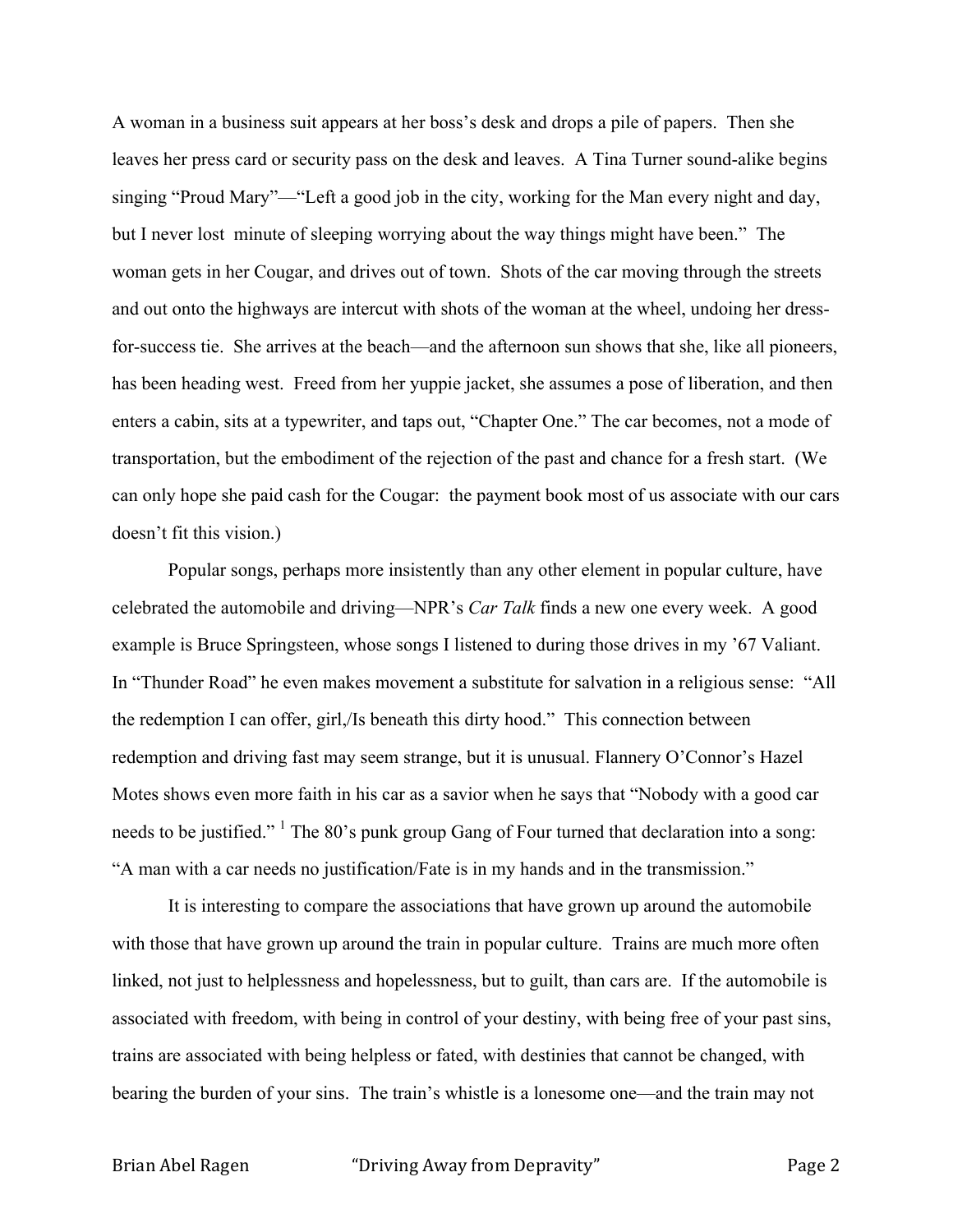run right.<sup>2</sup> The train goes where its tracks take it, not where you would like it to, and it lends itself to images of being powerless to change things. Trains are invoked when a speaker feels fated, not able to alter his course of action. In "The House of the Rising Sun," the speaker says, "I've got one foot on the platform, the other's on the train/ I'm goin' back to New Orleans, to wear that ball and chain." She cannot change things; she cannot even decide not to return to "spend her life in sin and misery." Even today, when trains are not such a common part of the life of most people as they once were, they reappear when the image is of a fate that cannot be resisted. Springsteen, for example, chooses the image of a "Downbound Train," rather than a car, when his story is of a life that is inexorably falling apart.<sup>3</sup> His choice of images is perfectly fitting. On a train we often feel helpless: it goes where it goes and if something goes wrong we do not know why and can do nothing about it. The associations that have grown up around both the car and the train reflect the social—even the technical—reality of the two forms of transportation.

In some ways, the myth of the frontier lives on in our automobiles. If they had no association with the dream of leaving it all and starting fresh somewhere beyond all ties and memories, why would American cars be named, not for factories, like the European Fiat or BMW, but for wild animals (Mustangs, Cougars), or for our first explorers (La Salles, De Sotos, Cadillacs), or for the explorers' goal (El Dorados)? But the frontier is only the root of the myth of movement in our culture.

The automobile is also linked with the mythic figure that grows out of the memory of the frontier, the figure R.W.B. Lewis calls the American Adam. This archetypal American hero—or image of the American nation—is completely new and able to choose his course. "The world is all before him," but his choices have not been limited by an earlier decision, as Milton's Adam's were when he and Eve "Through Eden took their solitary way." Lewis describes him as "a figure of heroic innocence and vast potentialities, poised at the start of a new history" (Lewis 1). He is innocent because he is outside the web of old commitments and old sins, and has not yet made or committed any of his own. His potentialities always remain just that, for in realizing

Brian Abel Ragen "Driving Away from Depravity" Page 3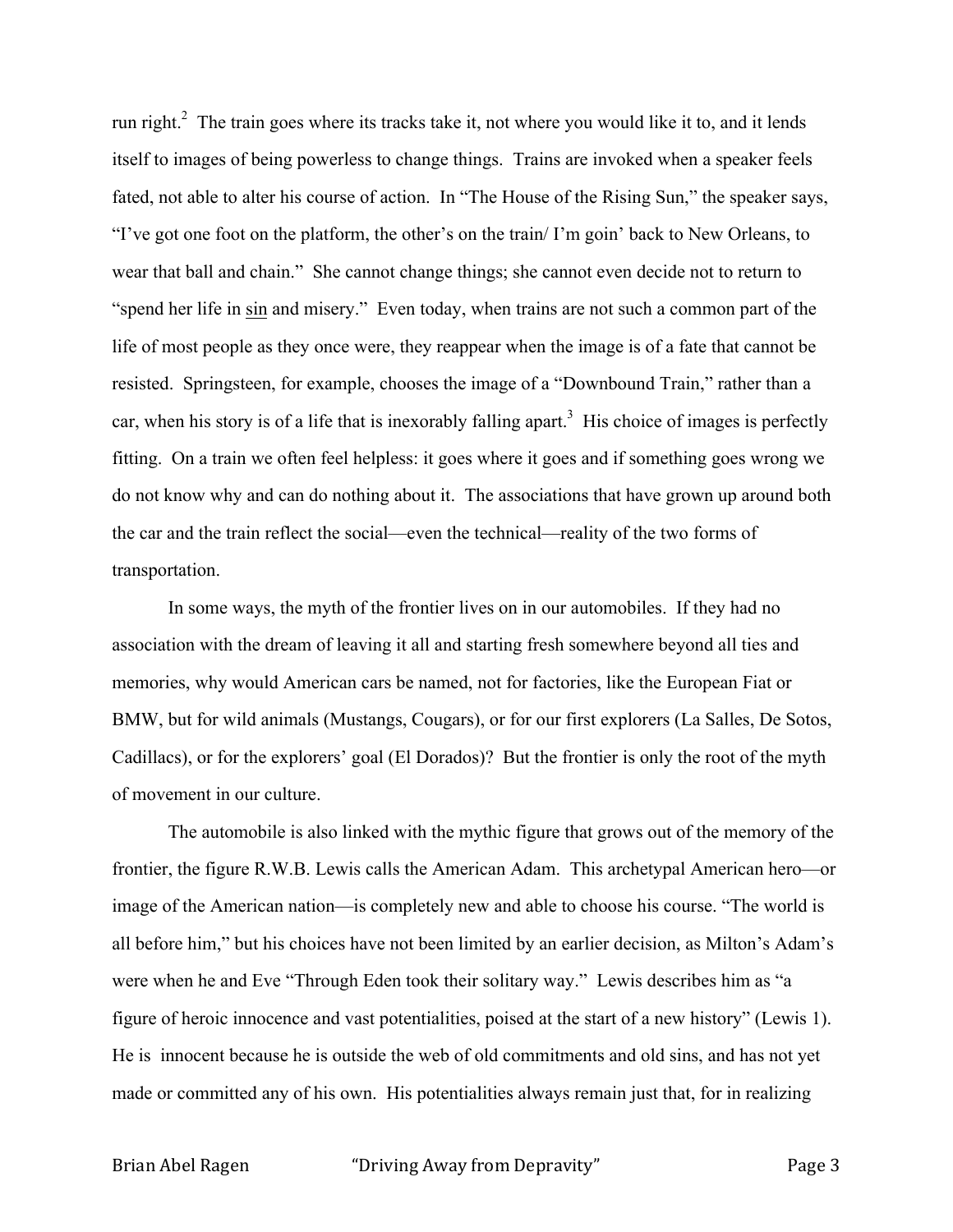them he would be likely to lose his innocence. The Adam struggles to remain always on the point of a new beginning, but never to carry the beginning on to an end. He is outside society either far from it or an outcast—because societies are built of memories and old choices, and he has no part of that inheritance. He has little to do with women. There is no place for an American Eve. The only role for a woman in the American Adam's story is that of Lilith, the shadowy temptress who finally did not matter much. The American Adam stands alone. He seems not even to have to face God, for he is often as not described as self-created, or selfbegotten. The figure needs a God to limit his possibilities no more than a father to stain his innocence with an inherited sin. He is

an individual emancipated from history, happily bereft of ancestry, untouched and undefiled by the usual inheritances of family and race; an individual standing alone, self-reliant and self-propelling, ready to confront whatever awaits him with the aid of his own unique and inherent resources. It was not surprising , in a Bible-reading generation, that the new hero (in praise or disapproval) was most easily identified with Adam before the Fall. (5)

Not just self-reliant—self-propelling: literally, the American Adam is an auto-mobile. It is as if the voyage to America had erased all human history—and the guilt that went with it—from Adam on.

Adam, of course, is not really a very good image of the American. Perhaps the westward movement of the settlers made it seem like a reversal of the exile of the first men into the lands east of Eden. Americans up to the present have dreamed of a return to Eden—"We've got to get ourselves back to the garden."<sup>4</sup> But as the Bible presents it, the Fall is not so easily reversible. And Genesis offers a better image for the actions of the American nation on this continent than Adam. Adam found himself alone in the garden, but the first Americans did not find an empty land. As in the old story, the farmer killed his brother who did not till. It is not surprising that the tradition of the American Cain did not take root—Americans have never wanted to admit that they bear any stain or mark—but the figure of one who was at once the first farmer and the first vagabond would seem perfect for this country.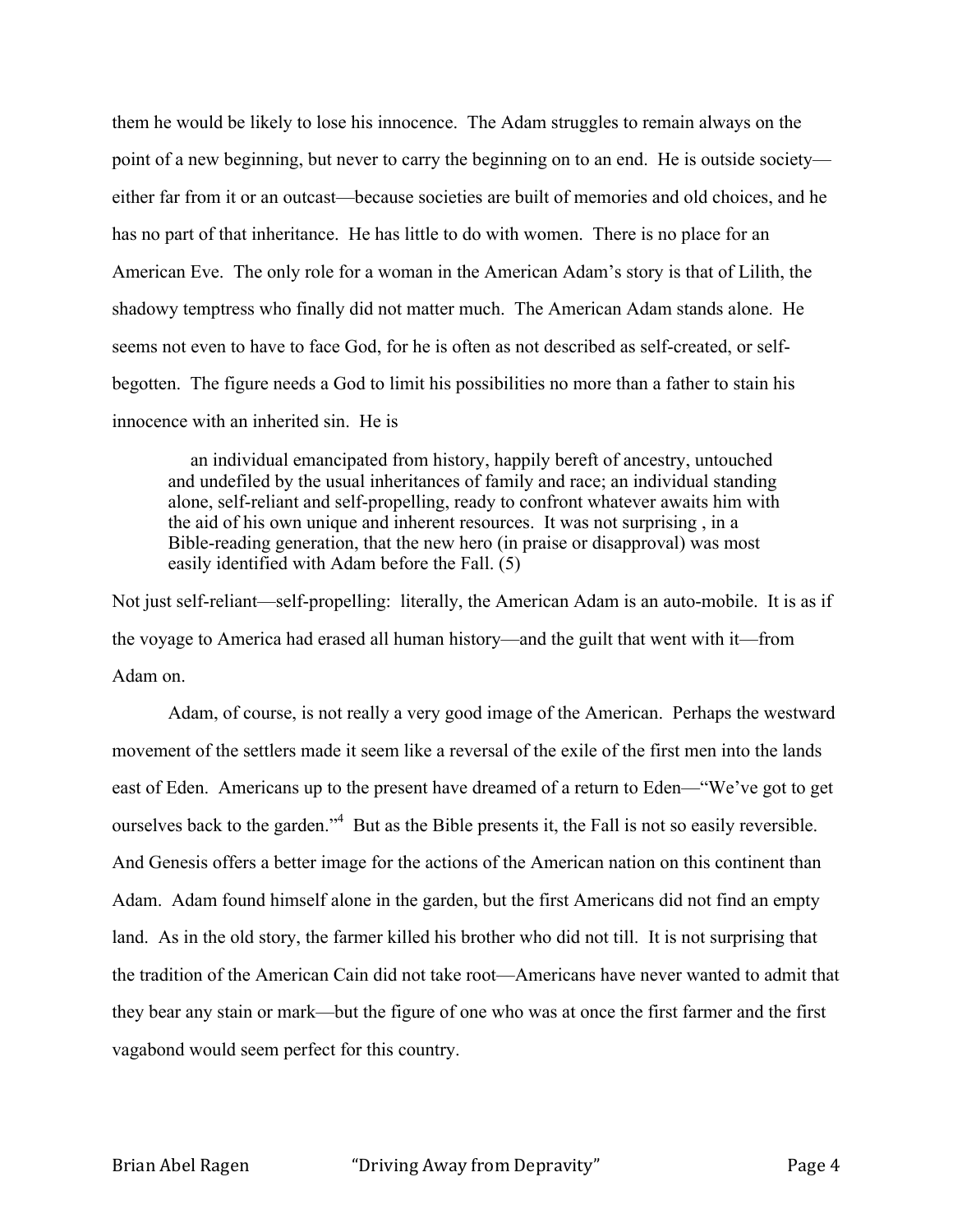But the image of the American as Adam took its strength not from the real American experience so much as from a theological premise. Man is innocent and needs no savior. Puritanism had emphasized the effects of the Fall, and the need of each soul for the aid of Jesus. "In Adam's Fall we sinned all," the primer reminded New England children. Nineteenthcentury writers denied that human nature bore any hereditary taint, and held up the image of Adam before his Fall. Each person began life as free and innocent as Adam did. This theological emphasis explains why so little of Adam's story appears in the American versions of it. For the American Adam's story ends just where the biblical Adam's begins: he finds himself alone and innocent; perhaps, in Whitman's version of the myth, he names the animals. Then he finds new scenes in which he can be alone and innocent, for if the story went on, there would come the woman, and the fall, and the long generations of fathers and sons—of sons implicated in their fathers' deeds.

What the nineteenth century progressives found most offensive in the Calvinism that had dominated the intellectual life of New England was "the doctrine of inherited guilt; the imputation onto the living individual of the disempowering effects of a sin 'originally' committed by the first man" (Lewis 28). Man, they thought, is originally, not corrupt or depraved, but innocent. This conception of the nature of man was the impetus for the New England Unitarian and Transcendentalist movements in the early nineteenth century. The rejection of original sin was bound up with the denial of the Trinity, for it did away with the function of the Trinity's second person.<sup>5</sup> If each began "his spiritual career with an unsullied conscience, there was no need for expiation. . . no need. . . of a propitiation of sin" and thus "the reason for the divinity of Jesus evaporated" (Lewis 31). And a universe in which both man and nature are good hardly requires a God to look after it at all, as Emerson and his disciples discovered. The personal God who threatens punishment and offers salvation evaporates into an Oversoul almost indistinguishable from nature itself.

The image of physical motion has appealed to American writers because it expresses the idea of innocence. A man can move on and leave it all behind. By traveling on he can escape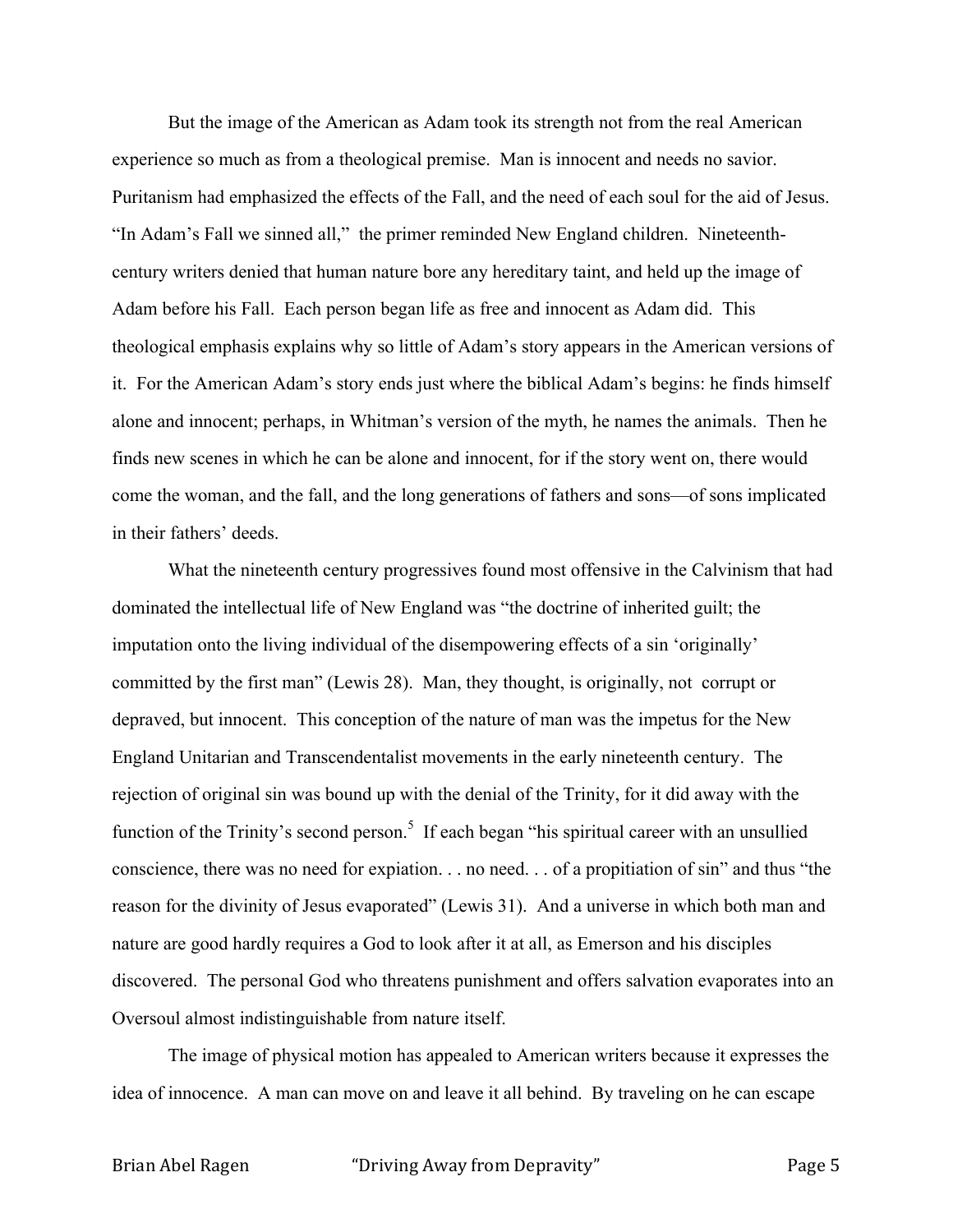from the past, from history, from the sins of the fathers. As the nation itself began fresh thanks to the journey across the Atlantic, and continues to offer fresh starts on the frontier, each man can start fresh. The fresh starts offered by endless movement provide an escape from the burdens of sin—for at the very least the doctrine of original sin means that no complete fresh start is possible, and that no one can be completely self-reliant. Our innocent heroes, like Natty Bumppo and Huck Finn, are always on the move. The more unrestricted the movement, the more perfect the image of innocence.

The same tradition in the twentieth century, both in fiction and non-fiction, expresses itself in the automobile. In works like Hunter Thompson's *Fear and Loathing in Las Vegas* and Kerouac's *On the Road* show, the car is the perfect vehicle, in every sense, for the myth of the self-propelling man. The driver is not limited by the flow of a river or slowed to the pace of his own footsteps. He can light out instantly and go anywhere. Like the frontier myth in popular culture, the literary myth of the completely free, completely new American finds expression in the automobile. And thus it is fitting that writers who hate the idea of original innocence attack it through the image of the automobile.

The most powerful attacks on the idea of original innocence through the image of the automobile are found in Flannery O'Connor's "The Life You Save May Be Your Own" and *Wise Blood*. But it is also explored in other writers. The idea of original sin dominates Robert Penn Warren's *All the King's Men.* As Willie Stark says, "Man is conceived in sin and born in corruption and he passeth from the stink of the didie to the stench of the shroud. There is always something."<sup>6</sup> Willie Stark means that there is always some dark part of a man's past for the blackmailer to find, but the grim phrase that is repeated through the novel means more than that. There is no innocence, and everyone shares some complicity in the evils around him. The past, for good or evil, cannot be escaped. What Jack Burden discovers is the sin of his father. He also discovers his own complicity in evils of his time. The discovery of his real father, of his father's crime, and of the way his own actions have led to the destruction of his friends, is finally liberating. Armed with the knowledge of his own guilt, Jack can right the course of his own

Brian Abel Ragen "Driving Away from Depravity" Page 6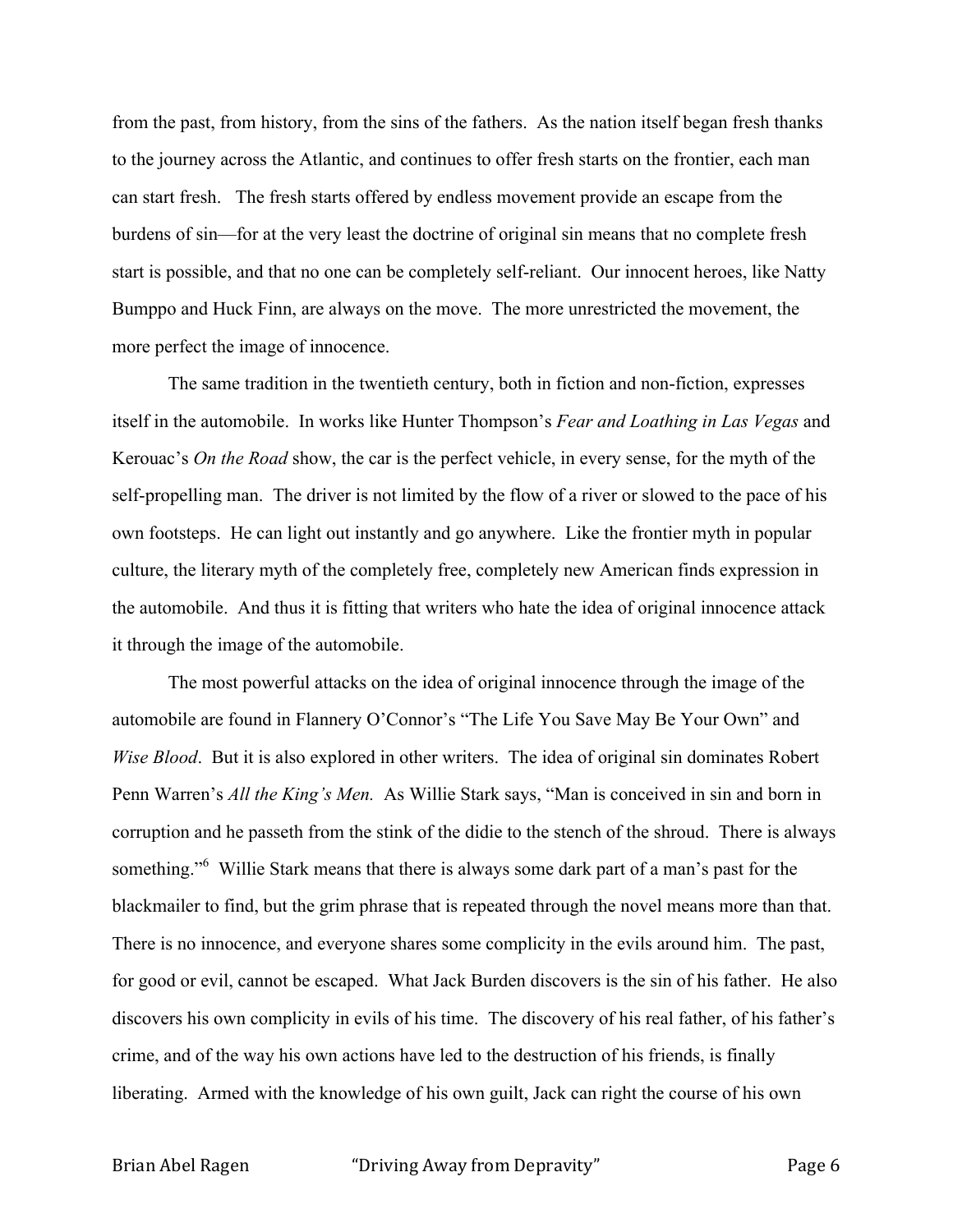life—marrying Anne Stanton, finishing the biography of his ancestor, and tending his dying putative father. Jack's story ends on a note of completion and fulfillment only because he has found and acknowledged the sins of his family and himself. There is indeed always something.

But earlier in the novel Jack Burden wants, not to acknowledge the guilt he is involved in, but to run from it. When he learns that Anne Stanton is having an affair with Stark, he suffers both because his early image of innocence is destroyed and because he realizes that he has, by bringing Anne and Stark together, brought its destruction about. He runs from guilt in a car heading west. In his long drive from Louisiana to Long Beach, California, he recapitulates the journeys of all the other Americans who have lit out for the West when they had a past they wanted to escape or a present they could not endure.

That was why I had got into my car and headed west, because when you don't like it where you are you always go west. We have always gone west...

That was why I came to lie on a bed in a hotel in Long Beach, California, on the last coast amid the grandeurs of nature. For that is where you come, after you have crossed oceans and eaten stale biscuits while prisoned forty days and nights in a stormy-tossed rat-trap, after you have sweated in the greenery and heard the savage whoop, after you have built cabins and cities and bridged rivers, after you have lain with women and scattered children like millet seed in a high wind, after you have composed resonant documents, made noble speeches, and bathed your arms in blood to the elbows, after you have shaken with malaria in marshes and in the icy wind across the high plains. That is where you come, to lie alone on a bed in a hotel room in Long Beach, California. (383-384)

The frontier lives on in the drive down the highway, but it finally leads nowhere.

The journey does not have a goal. Its only purpose is escape from the past, with its memories and its guilt. And escape is what Jack finds, for a time, in his drive. As he drives West, the past unfolds in his memory. As he drives back, he is "no longer remembering the things which [he] had remembered coming out. [He says,]

For it is the motion which is important. And I was moving. I was moving West at seventy-five miles an hour, through a blur of million-dollar landscape and heroic history, and I was moving back through time into memory. . . To the hum and lull of the car the past unrolled in my head like a film. (339)

And once he has driven far enough, the past is gone.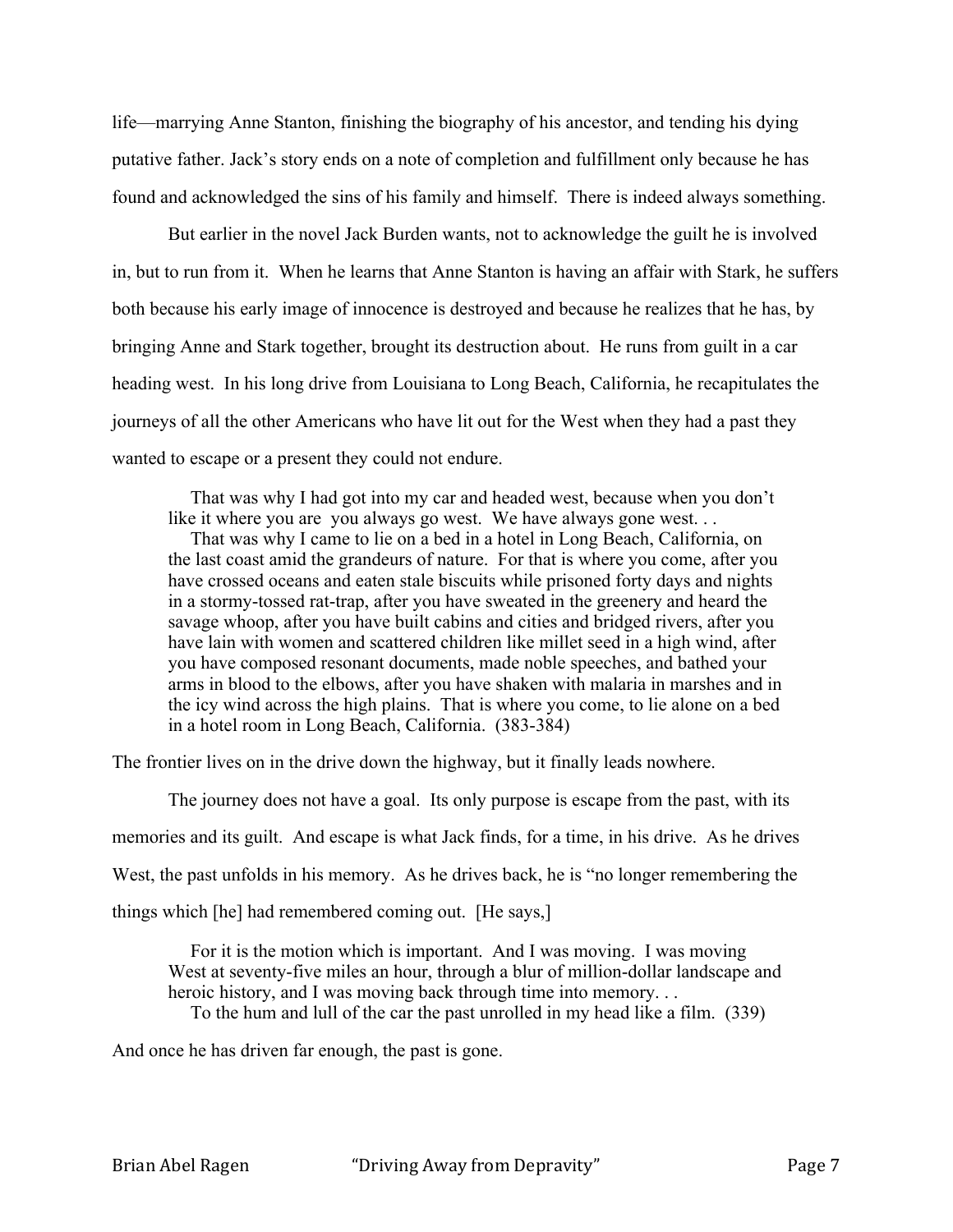In the drive and the motion, Burden is seeking something like a return to childhood innocence. What is more, he does in some sense find that innocence in his drive west. He has kept the image of Anne as an innocent child, but that image has been taken away.

So I fled west from the fact, and in the West, at the end of History, the Last Man on that Last Coast, on my hotel bed, I had discovered the dream. That dream was the dream that all life is but the dark heave of blood and the twitch of nerve. When you flee as far as you can flee, you will always find that dream, which is the dream of our age. (386)

The drive gives him the "bracing and tonic" dream that nothing means anything, that "nothing is your fault or anybody's fault." And having decided that nothing is any more than the Great Twitch—a kind of Darwinian version of the Oversoul—Burden can go back:

For after the dream there is no reason why you should not go back and face the fact which you have fled from (even if the fact seems to be that you have, by digging up the truth about the past, handed over Anne Stanton to Willie Stark), for any place to which you may flee will now be like the place from which you have fled. . . . And you can go back in good spirits, for you will have learned two very great truths. First, that you cannot lose what you have never had. Second, that you are never guilty of a crime which you did not commit. So there is innocence and a new start in the West, after all.

This innocence may be very different from that of the Nineteenth-Century American Adam, but it is part of the same tradition. And innocence through nothingness certainly was the dream of the age in 1946, when *All the King's Men* first appeared. The argument for Man's freedom from guilt that Jack intuits on his hotel bed in Long Beach is not so different from the doctrines Sartre was expounding in France.<sup>7</sup> Warren, however, has Burden awaken from the dream that all is the Great Twitch, and by the end of *All the King's Men* Jack believes that there is always something rather than that there never is anything. Nevertheless, the car remains the image of freedom and escape.

One of the things that characterizes American culture is the dream of innocence, the dream of constant movement. It is a myth manifestly false—if we reflect at all, we know there is no fresh start and there never was such a thing as innocence—but what culture's myths are entirely true? There are still times, when the highway is empty and the gas tank in my Honda is